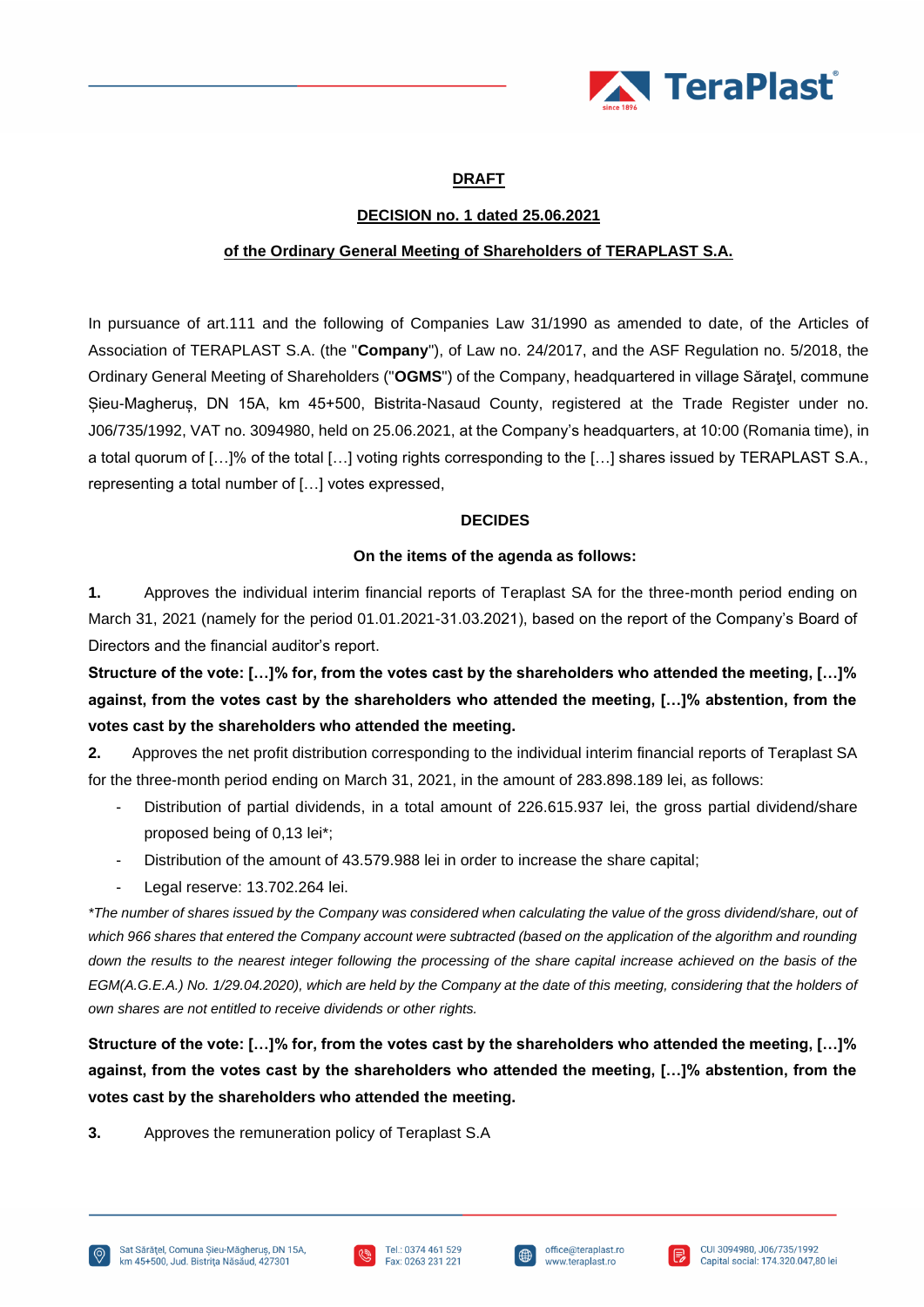

**Structure of the vote: […]% for, from the votes cast by the shareholders who attended the meeting, […]% against, from the votes cast by the shareholders who attended the meeting, […]% abstention, from the votes cast by the shareholders who attended the meeting.**

**4.** Approves the date of **July 13, 2021**, as the registration date serving to identify the shareholders impacted by the effects of the resolutions adopted at the Ordinary General Meeting, according to Article 86 (1) of Law no. 24/2017.

**Structure of the vote: […]% for, from the votes cast by the shareholders who attended the meeting, […]% against, from the votes cast by the shareholders who attended the meeting, […]% abstention, from the votes cast by the shareholders who attended the meeting.**

**5.** Approves the date of **July 12, 2021** as "*ex date*", namely the date prior to the record date on which the financial instruments subject to the decisions of the company bodies are traded without the rights deriving from the decision, in accordance with Article 2 paragraph 2 l) of the Regulation no. 5/2018.

**Structure of the vote: […]% for, from the votes cast by the shareholders who attended the meeting, […]% against, from the votes cast by the shareholders who attended the meeting, […]% abstention, from the votes cast by the shareholders who attended the meeting.**

**6.** Approves the date of **July 22, 2021** as payment date, as defined by Article 86 (2) of Law no. 24/2017, and by Article 2 (2) h) and Article 178 of the Regulation no. 5/2018.

**Structure of the vote: […]% for, from the votes cast by the shareholders who attended the meeting, […]% against, from the votes cast by the shareholders who attended the meeting, […]% abstention, from the votes cast by the shareholders who attended the meeting.**

**7.** Authorizes the Board of Directors with the fulfilment of the resolutions adopted by the Ordinary General Meeting.

**Structure of the vote: […]% for, from the votes cast by the shareholders who attended the meeting, […]% against, from the votes cast by the shareholders who attended the meeting, […]% abstention, from the votes cast by the shareholders who attended the meeting.**

**8.** Authorizes the Chairman of the Ordinary General Meeting of the Teraplast S.A. Shareholders to sign the OGM Resolution on behalf and in the name of all the attending shareholders.

**Structure of the vote: […]% for, from the votes cast by the shareholders who attended the meeting, […]% against, from the votes cast by the shareholders who attended the meeting, […]% abstention, from the votes cast by the shareholders who attended the meeting.**

**9.** Authorizes the Company's legal counsel, Mrs. Kinga Vaida, to carry out all formalities concerning the recording of the Ordinary General Meeting Resolution with the Trade Register Office attached to the Bistrita-Nasaud Court and its publication in the Official Gazette of Romania, Part IV.